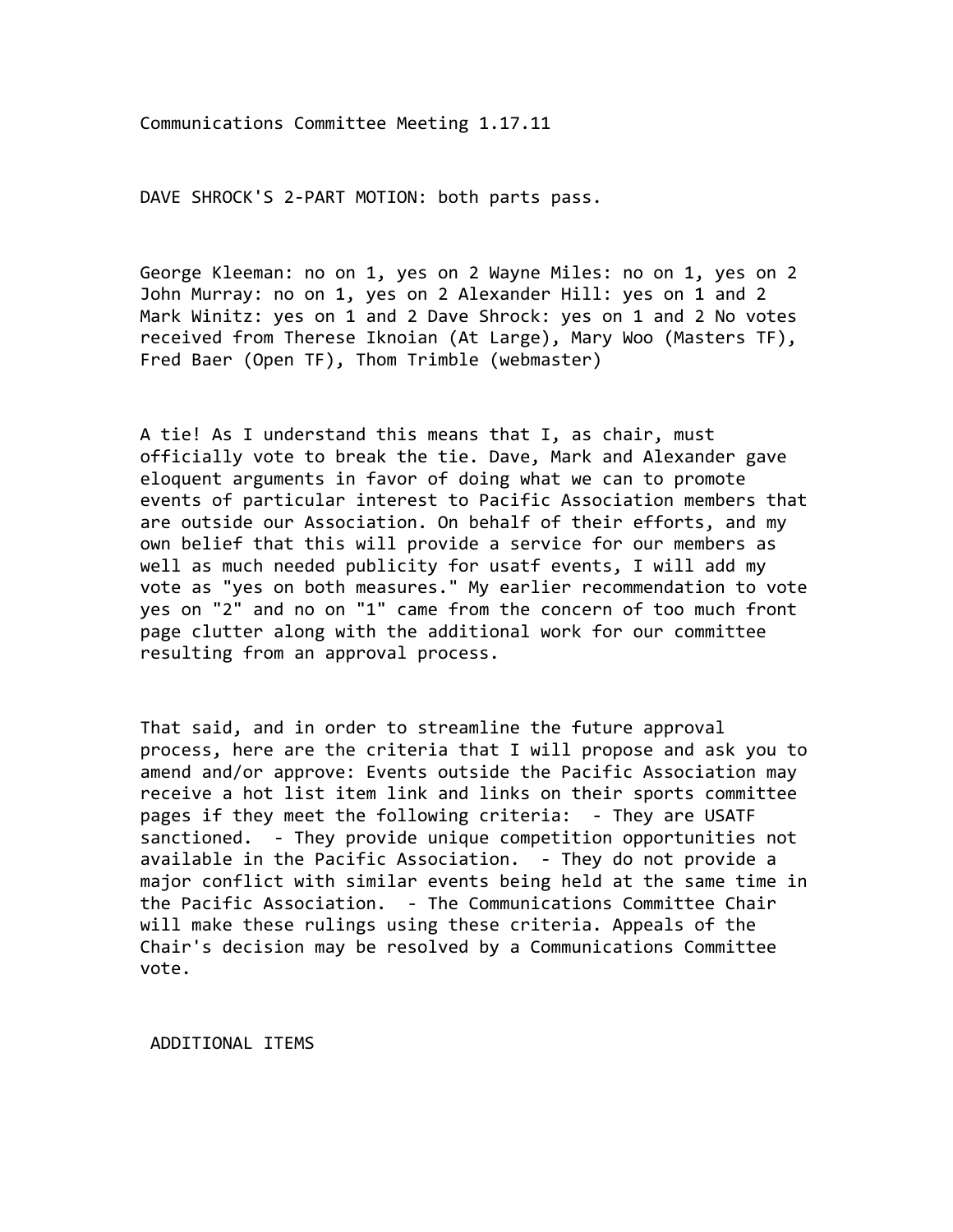>From Mark Winitz: Establish a budget now for paying professional writers to do features on top athletes, their accomplishments, press releases, with upcoming international events as a platform (WMA, IAAF Outdoors, 2012 Olympics). Suggestion from Cynci on how to proceed: I will check with the PA Executive Board about whether or not funding for this is available in our Strategic Plan budget.

FROM MARK WINITZ: Proceed with website remake and TSTmeida only after a careful evaluation of this company's work with other organizations, and checking with Tom Vincent on his work in this direction. Response from Cynci - I spoke with Tom about this over the weekend, and he is going to show us what he has accomplished to date. As for checking on TSTmedia - last summer I conducted a survey of seven of the company's current clients, all of whom gave positive reviews concerning reliability, customer support and ease of use. They also mentioned some lack of flexibility due to the template based system, but it was not of major concern to any of them. Since then I have worked on the makeover of the very complex California International Marathon's website, and the process has gone smoothly. Bottom line: let's see what Tom has done!

FROM THOMAS VINCENT: Note the "Power of Facebook" and keep it in mind as a platform for PA/USATF news items (650 impressions from Alexander Hill's post about the CA Track Club).

Thanks everyone!

Cynci

Communications+Committee+Meeting+1.10.11

1) Motion made by Dave Shrock concerning promotion of events outside the PA, specifically throughout California, at pausatf.org, as part of a reciprocal agreement discussed by CA USATF associations at the national meeting last December. Please

\_\_\_\_\_\_\_\_\_\_\_\_\_\_\_\_\_\_\_\_\_\_\_\_\_\_\_\_\_\_\_\_\_\_\_\_\_\_\_\_\_\_\_\_\_\_\_\_\_\_\_\_\_\_\_\_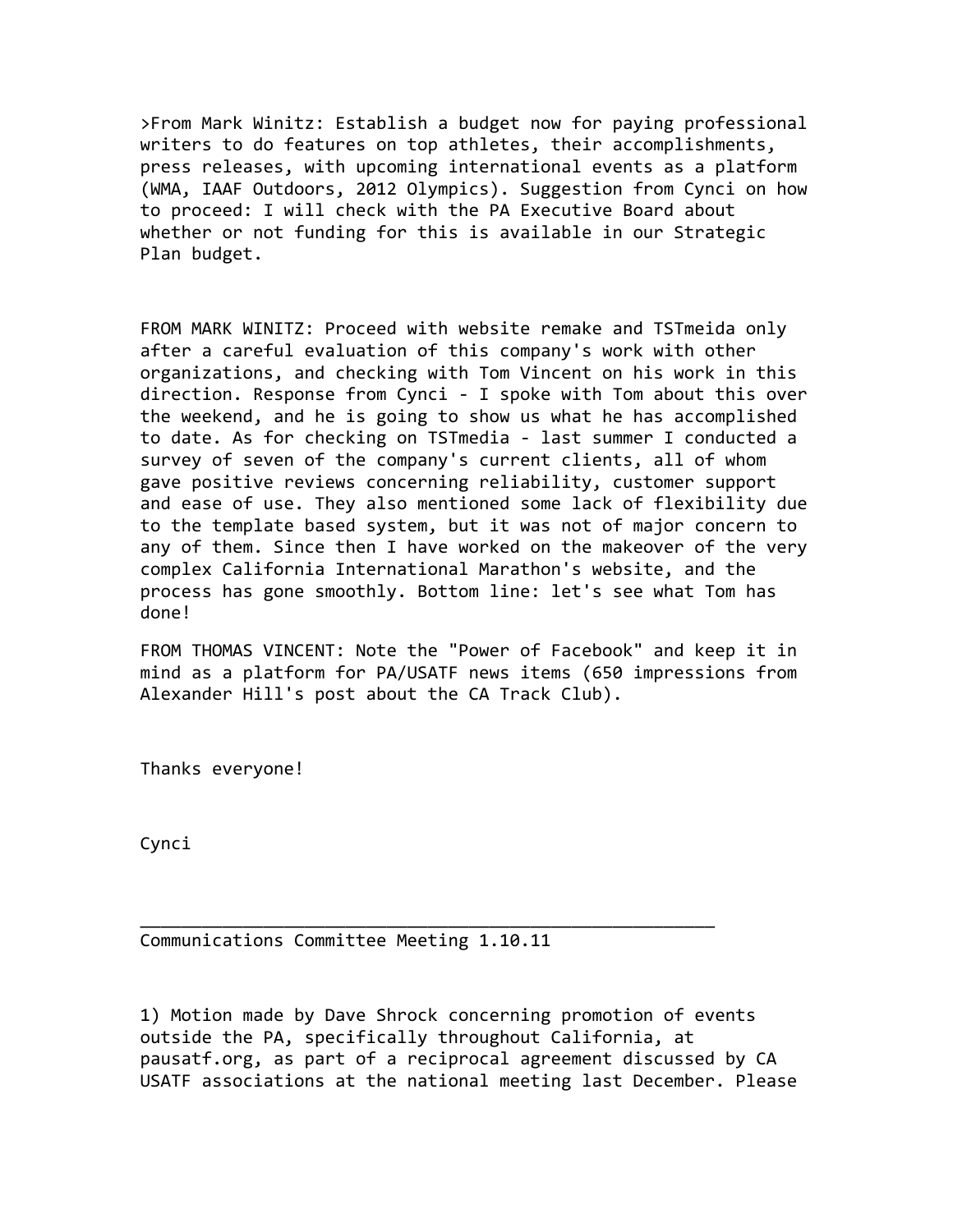Com Com Chair's Recommendation: we pass #2 but not #1. Having the link described in #2 placed on the pausatf.org calendar page covers the base of providing easy access to all California events, and the event directors themselves can post their information there without burdening association webmasters. This is a service already provided on the USATF site - but this particular link has efficiently pulled out the four CA member associations. If an individual event wishes additional promotion  $(i.e.$  "Run for the Dream" described as an example by Dave) that can be done by individual sport committees. For example - the youth portion of "Run for the Dream" would be promoted on the Youth page if approved by the Youth Communications Committee rep Alexander Hill. The precedent has been set for this by the Coaches Committee (clinics/schools statewide) and by the Masters Track & Field Committee which publishes a statewide calendar of events on their page.

2) PAUSATF 2010-2011 Strategic Plan: Review Communications Committee Involvement (pausatf.org make-over)

As a part of the Strategic Plan sessions held last September, and in order to better service our members and promote the Pacific Association, the PA Com Com considered an extensive make-over of pausatf.org to be it highest priority. This is due in large part by the all-too-frequent downtimes experienced using the current host, and the limitations the current site has for updating (special software required). I have explored several options and recommended TSTmedia.com, a company based in Minneapolis who specializes in event organization and management websites, and provides an easy to use content management system that removes the need for special software to make updates. I would like to proceed with this process, and would like to know if any of you would like to be on a subcommittee to help. The basic plan would be to: A) Sign a contract with TSTmedia to set up the new website. (\$295 one-time fee plus a \$480 annual fee for hosting